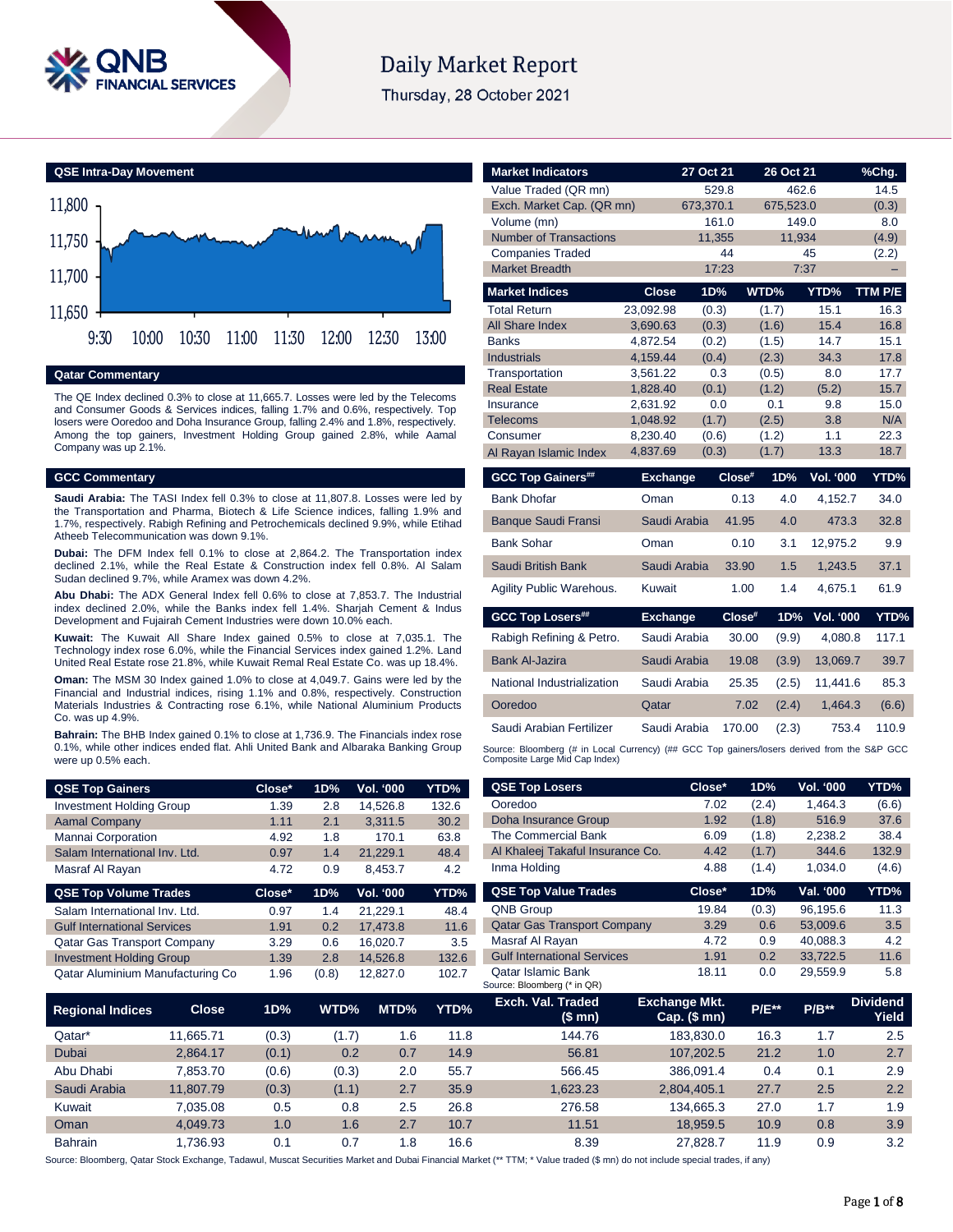#### **Qatar Market Commentary**

- The QE Index declined 0.3% to close at 11,665.7. The Telecoms and Consumer Goods & Services indices led the losses. The index fell on the back of selling pressure from Qatari shareholders despite buying support from GCC, Arab and foreign shareholders.
- Ooredoo and Doha Insurance Group were the top losers, falling 2.4% and 1.8%, respectively. Among the top gainers, Investment Holding Group gained 2.8%, while Aamal Company was up 2.1%.
- Volume of shares traded on Wednesday rose by 8.0% to 161mn from 149.0mn on Tuesday. However, as compared to the 30-day moving average of 199.1mn, volume for the day was 19.1% lower. Salam International Inv. Ltd. and Gulf International Services were the most active stocks, contributing 13.2% and 10.9% to the total volume, respectively.

| <b>Overall Activity</b>        | Buy %*   | Sell %*  | Net (QR)         |
|--------------------------------|----------|----------|------------------|
| Qatari Individuals             | 37.63%   | 33.05%   | 24,262,880.0     |
| <b>Qatari Institutions</b>     | 20.05%   | 32.01%   | (63,368,181.7)   |
| Qatari                         | 57.68%   | 65.06%   | (39, 105, 301.7) |
| <b>GCC Individuals</b>         | 0.63%    | 0.73%    | (561, 021.2)     |
| <b>GCC</b> Institutions        | 7.13%    | 1.28%    | 30,969,885.2     |
| <b>GCC</b>                     | 7.75%    | 2.01%    | 30,408,864.0     |
| Arab Individuals               | 8.67%    | 8.32%    | 1,830,985.5      |
| <b>Arab Institutions</b>       | $0.00\%$ | $0.00\%$ |                  |
| Arab                           | 8.67%    | 8.32%    | 1,830,985.5      |
| <b>Foreigners Individuals</b>  | 2.53%    | 2.89%    | (1,954,928.8)    |
| <b>Foreigners Institutions</b> | 23.38%   | 21.72%   | 8,791,651.0      |
| <b>Foreigners</b>              | 25.90%   | 24.61%   | 6,836,722.2      |

Source: Qatar Stock Exchange (\*as a % of traded value)

# **Earnings Releases, Global Economic Data and Earnings Calendar**

### **Earnings Releases**

| Company                       | <b>Market</b> | <b>Currency</b> | Revenue (mn)<br>3Q2021 | % Change<br>YoY | <b>Operating Profit</b><br>(mn) 3Q2021 | % Change<br>YoY | <b>Net Profit</b><br>(mn) 3Q2021 | $\%$<br><b>Change</b><br>YoY |
|-------------------------------|---------------|-----------------|------------------------|-----------------|----------------------------------------|-----------------|----------------------------------|------------------------------|
| Saudi Advanced Industries Co. | Saudi Arabia  | <b>SR</b>       | 35.9                   | 274.1%          | 33.8                                   | 334.8%          | 31.7                             | 322.3%                       |
| Methanol Chemicals Co.        | Saudi Arabia  | <b>SR</b>       | 249.6                  | 88.7%           | 83.7                                   | N/A             | 74.1                             | N/A                          |
| Savola Group                  | Saudi Arabia  | <b>SR</b>       | 6.048.5                | 31.9%           | 301.8                                  | $-31.3%$        | 122.4                            | $-56.9%$                     |
| United Electronics Co.        | Saudi Arabia  | <b>SR</b>       | 1.373.1                | 12.1%           | 101.9                                  | 56.8%           | 89.0                             | 66.5%                        |
| Saudi Automotive Services Co. | Saudi Arabia  | <b>SR</b>       | 1.140.8                | 94.4%           | 22.9                                   | $-20.4%$        | 11.4                             | $-34.7%$                     |
| Bawan Co.                     | Saudi Arabia  | <b>SR</b>       | 727.4                  | 32.6%           | 48.8                                   | 33.9%           | 40.9                             | 38.4%                        |
| SABIC Agri-Nutrients Co.      | Saudi Arabia  | <b>SR</b>       | 2.206.8                | 144.6%          | 1.369.2                                | 252.9%          | 1.206.5                          | 203.5%                       |
| Umm Al-Qura Cement Co.        | Saudi Arabia  | <b>SR</b>       | 57.0                   | $-35.0%$        | 19.1                                   | $-50.4%$        | 12.5                             | $-60.9%$                     |
| Middle East Paper Co.         | Saudi Arabia  | <b>SR</b>       | 279.5                  | 66.9%           | 70.1                                   | 1441.8%         | 65.0                             | 16882.8%                     |
| Ooredoo                       | Abu Dhabi     | QR              | 7,608.5                | 4.3%            |                                        |                 | 196.6                            | $-69.7%$                     |

Source: Company data, DFM, ADX, MSM, TASI, BHB.

## **Global Economic Data**

| <b>Date</b> | <b>Market</b> | Source                                   | <b>Indicator</b>                 | Period     | Actual | <b>Consensus</b>         | <b>Previous</b> |
|-------------|---------------|------------------------------------------|----------------------------------|------------|--------|--------------------------|-----------------|
| $10 - 27$   | US            | Mortgage Bankers Association             | <b>MBA Mortgage Applications</b> | 22-Oct     | 0.30%  | $- -$                    | $-6.30%$        |
| $10 - 27$   | EU            | <b>European Central Bank</b>             | M3 Money Supply YoY              | Sep        | 7.40%  | 7.40%                    | 7.90%           |
| $10 - 27$   | Germany       | <b>German Federal Statistical Office</b> | Import Price Index MoM           | Sep        | 1.30%  | .50%                     | 1.40%           |
| $10 - 27$   | Germany       | <b>German Federal Statistical Office</b> | Import Price Index YoY           | <b>Sep</b> | 17.70% | 17.90%                   | 16.50%          |
| $10 - 27$   | Germany       | GfK AG                                   | <b>GfK Consumer Confidence</b>   | Nov        | 0.9    | $-0.5$                   | 0.4             |
| $10 - 27$   | France        | <b>INSEE National Statistics Office</b>  | <b>Consumer Confidence</b>       | Oct        | 99     | 101                      | 101             |
| $10 - 27$   | France        | <b>INSEE National Statistics Office</b>  | PPI MoM                          | Sep        | 1.70%  | $\overline{\phantom{m}}$ | 1.00%           |
| $10 - 27$   | France        | <b>INSEE National Statistics Office</b>  | PPI YoY                          | Sep        | 11.60% | $- -$                    | 10.00%          |

Source: Bloomberg (s.a. = seasonally adjusted; n.s.a. = non-seasonally adjusted; w.d.a. = working day adjusted)

#### **Earnings Calendar**

| <b>Tickers</b> | <b>Company Name</b>                           | Date of reporting 3Q2021 results | No. of days remaining | <b>Status</b> |
|----------------|-----------------------------------------------|----------------------------------|-----------------------|---------------|
| QGRI           | Qatar General Insurance & Reinsurance Company | 28-Oct-21                        |                       | Due           |
| <b>GISS</b>    | <b>Gulf International Services</b>            | 28-Oct-21                        |                       | Due           |
| <b>BLDN</b>    | <b>Baladna</b>                                | 28-Oct-21                        |                       | Due           |
| <b>ZHCD</b>    | <b>Zad Holding Company</b>                    | 28-Oct-21                        |                       | <b>Due</b>    |

Source: QSE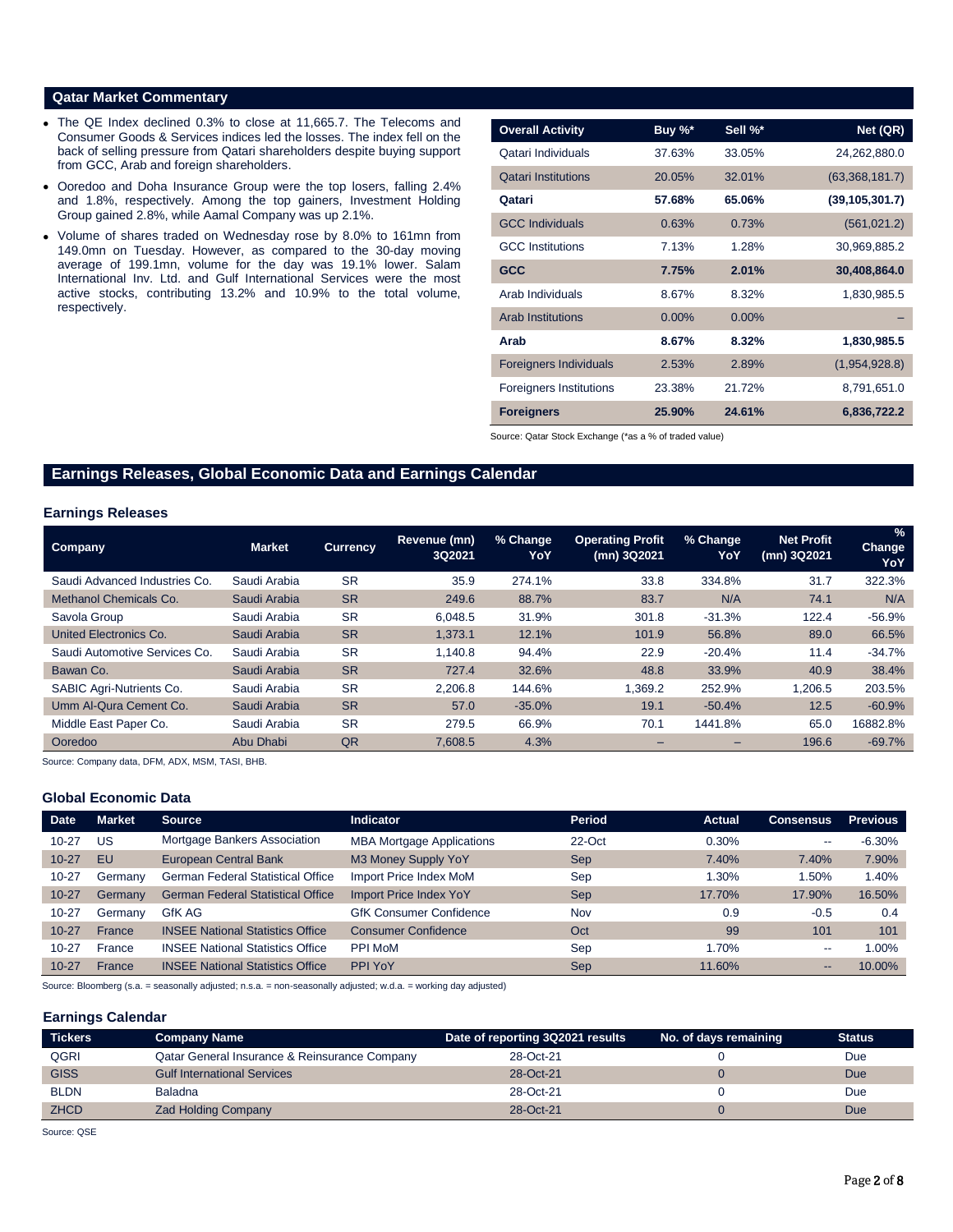### **News**

**Qatar** 

- **ORDS' bottom line declines 69.7% YoY in 3Q2021 –** Ooredoo (ORDS) reported net profit of QR196.6mn in 3Q2021 as compared to net profit of QR649.8mn (-69.7% YoY) in 3Q2020 and net loss of QR1,149.4mn in 2Q2021. The company's revenue came in at QR7,608.5mn in 3Q2021, which represents an increase of 4.3% YoY (+4.1% QoQ). EPS amounted to QR0.06 in 3Q2021 as compared to QR0.20 in 3Q2020 and loss per share of QR0.36 in 2Q2021. ORDS reported a QR22.1bn revenue in the first nine months of 2021, a 3% jump over the same period last year, mainly driven by growth in Qatar, Indonesia, and Tunisia. Excluding foreign exchange (FX) impact, revenue increased by 6%. Group EBITDA (earnings before interest, taxes, depreciation, and amortization) for the nine-month period stood at QR9.9bn with a corresponding EBITDA margin of 45%, driven by growth in Indonesia, Kuwait, and Algeria. The EBITDA growth rate stood at 7% and at 10%, excluding FX impact. Consolidated customer base increased by 2% to exceed 120mn due to strong performances in Indonesia, Oman, Algeria, and Iraq. Group net profit was negative mainly due to FX losses and the impairments in Myanmar. The negative impact was partly offset by profit from the sale and leaseback of Indosat Ooredoo's tower assets (QR1bn) and reversals of Covid-19 FX provision. Excluding these one-offs and FX impact, net profit increased by 41%. Ooredoo Managing Director Aziz Aluthman Fakhroo said, "We are pleased to report the ongoing positive trend in the business as market activity improves in some of our core markets. This trend is even stronger excluding the FX impact with revenue growth of 6% and EBITDA growth of 10%. "Our net profit was impacted mainly due to FX losses and the impairment of our operations in Myanmar, due to the continued political unrest. The negative impact was partially offset by the gain realized on Indonesian tower sale and leaseback transaction. Excluding these one-offs and the FX impact, the net profit increased by 41%. Ooredoo Qatar continues to deliver strong results with growth in revenue of 3% and a strong EBITDA margin of 54%. Cost control measures resulted in an improved EBITDA for Ooredoo Kuwait and Ooredoo Algeria. Ooredoo Tunisia recorded an 8% increase in revenue for the nine-month period. Ooredoo Oman's customer base increased by 6% and Asiacell recorded 7% more customers, he said. Fakhroo said Indosat Ooredoo continues to deliver a strong set of results across the board, contributing significantly towards group growth, with a 14% increase in revenue and an improved EBITDA margin of 50%. "We expect to see significant growth following the proposed merger of Indosat Ooredoo and CK Hutchison, which was announced in September. The merger will lead to the creation of a stronger number two telco operator in the Indonesian market and a new world-class digital telecoms and internet company for Indonesia. (QSE, QNB FS Research, Gulf-Times.com)
- **QFBQ's bottom line rises 2.8% QoQ in 3Q2021 –** Qatar First Bank (QFBQ) reported net profit of QR21.0mn in 3Q2021 as compared to net loss of QR20.2mn in 3Q2020 and net profit of QR20.4mn (+2.8% QoQ) in 2Q2021. Total Income increased 281.1% YoY and 104.5% QoQ in 3Q2021 to QR60.8mn. The bank's total assets stood at QR2.7bn at the end of September 30, 2021, down 6.3% YoY (-6.0% QoQ). Financing assets were QR0.4bn, registering a fall of 14.5% YoY (-8.4% QoQ) at the end of September 30, 2021. Financing liabilities rose 129.1% YoY and 3.3% QoQ to reach QR0.5bn at the end of September 30, 2021. EPS amounted to QR0.030 in 3Q2021 as compared to QR0.029 in 2Q2021. QFBQ announced its strong financial results for the nine months period ending 30 September 2021. Net profit attributable to shareholders for the nine months period

amounted to QR62mn compared to a loss of 227.9mn in the same period of previous year 2020. It is QFBQ's highest nine months accumulated profit in any year since 2016. The total income stood at QR168mn compared to the negative total income of QR82mn in the previous year 2020. The Bank achieved a significant increase of 322% in dividend income year on year, from 2.4mn to 10mn driven from real estate investments and Sukuk funds. In the nine months period ended 30 September 2021, QFBQ recorded an increase of 255% in other income sources including rental income, from 3.87mn to 13.74mn, leading to a stable income source. QFBQ continued to reduce it expenses despite the improvement in key financial indicators, with total expenses reducing by 24%. Total real estate assets under management (AUM) grew by 140% from QR1.6bn to QR3.9bn, following the acquisition of Fourteen555, a 2020 award-winning multi-tenant office building serving as headquarters for Occidental Chemical Corporation in Dallas, Texas. QFBQ got the approval of its shareholder in its Extraordinary General Assembly Meeting for a capital increase to strengthen its equity base for improved performance, longterm growth, and a stronger balance sheet. (QSE, QNB FS Research, Gulf-Times.com)

- **MCCS posts 13.2% QoQ decline in net profit in 3Q2021 –** Mannai Corporation's (MCCS) net profit rose 2,014.1% YoY (but declined 13.2% on QoQ basis) to QR72.7mn in 3Q2021. The company's revenue came in at QR3,330.4mn in 3Q2021, which represents an increase of 4.5% YoY. However, on QoQ basis revenue fell 9.6%. The earnings per share amounted to QR0.42 in 9M2021 as compared to loss per share of QR0.44 in 9M2020. MCCS has reported revenues of QR10.6bn for the nine months that ended on September 30, a growth of 24% compared to QR8.5bn for the same period in 2020, driven by growth across all major business divisions. EBITDA increased to QR918mn for the nine months that ended in September, an improvement of 79% compared to the EBITDA of QR512mn for the same period in 2020. Net profit for the nine months that ended on September 30 increased to QR190mn, an improvement of QR390mn compared to the QR200mn loss in the same period in 2020 due to the Covid-19 related disruptions. Mannai Corporation Director, Keith Higley said, "We are pleased to report robust growth in 2021 and a net profit of QR190mn for the nine months that ended in September 2021, with all of our major business lines continuing to rebound and showing strong growth following the challenging year of 2020." (QSE, QNB FS Research, Gulf-Times.com)
- **MPHC posts 0.3% QoQ fall in net profit in 3Q2021 –** Mesaieed Petrochemical Holding Company's (MPHC) net profit rose 170.7% YoY (but fell 0.3% on QoQ basis) to QR528.9mn in 3Q2021. The company's share of profit from joint ventures came in at QR523.0mn in 3Q2021, which represents an increase of 172.2% YoY. However, on QoQ basis share of profit from joint ventures fell 0.7%. EPS amounted to QR0.11 in 9M2021 as compared to QR0.03 in 9M2020. MPHC announced a net profit of QR1.4bn for the nine-month period ended September 30 2021, representing an increase of 335% compared to the same period last year. The Group's revenue improved by 88% to reach QR3bn, compared to QR1.6bn for 9M2020. While earnings per share (EPS) grew to QR0.114 from QR0.026. Constructive macroeconomic drivers carried forward from the latter part of last year, on the back of satisfactory vaccination drive linking to easing out of lockdowns in major markets, led to a sequential recovery in demand for petrochemicals and chloralkali products, and positively reflected on the commodity prices. Industry-wide supply constraints marked by extreme weather calamities and global logistical bottlenecks also played a part in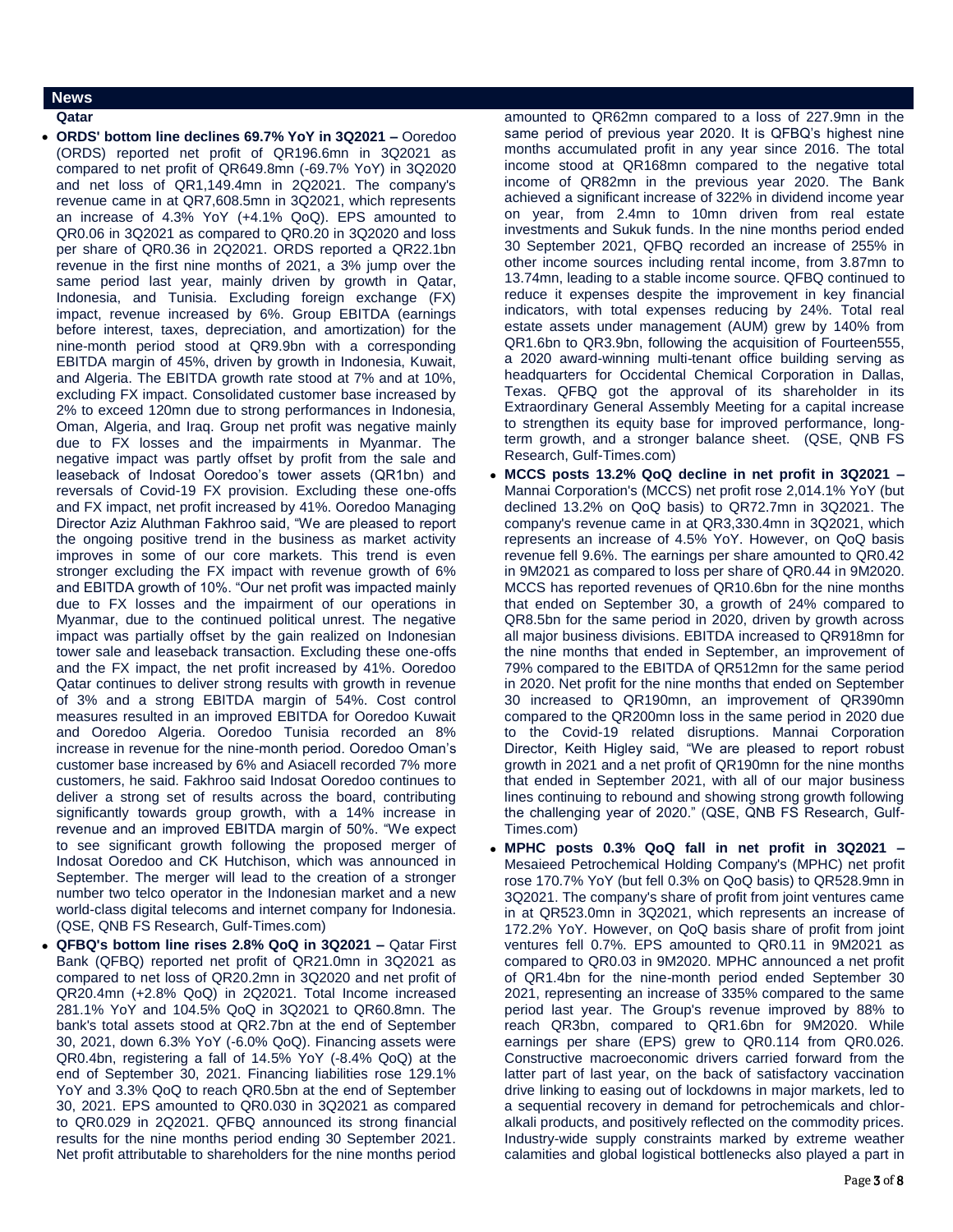keeping the product prices favorable. Although, petrochemical prices have softened specifically in the later part of 2Q2021 following improved supply, but overall year-to-date price trajectory remained buoyant. MPHC's operations continue to remain robust and resilient with total production for the period reaching 891000 MTs, up by 22% versus 9M2020, mainly due to improved plant operating rates during 9M2021. During the period, blended product prices on an average increased by 56% compared to 9M2020, translating into an increase of QR1.1bn in MPHC's bottom line earnings, compared to the same period last year. Renewed product demand supplemented by supply constraints resulted in improved commodity prices. Sales volumes increased by 20% versus 9M2020, driven by improved plant operating rates. The overall growth in sales volumes translated into an increase of QR307mn in MPHC's bottom line earnings. Compared to 2Q2021, MPHC revenue improved by 5%, while net profit remained flat. However, selling prices declined by 3% during 3Q2021 compared to 2Q2021, mainly on account of supply side ease outs particularly for the petrochemical products. Liquidity remained robust with cash and cash equivalents reaching QR3.2bn as at September 30, 2021. Total assets amounted to QR17.0bn and total equity stood at QR16.7bn. (QSE, QNB FS Research, Peninsula Qatar)

- **DOHI posts 11.6% YoY increase but 13.5% QoQ decline in net profit in 3Q2021 –** Doha Insurance Group's (DOHI) net profit rose 11.6% YoY (but declined 13.5% on QoQ basis) to QR14.3mn in 3Q2021. EPS amounted to QR0.11 in 9M2021 as compared to QR0.09 in 9M2020. (QSE, QNB FS Research)
- **SIIS' bottom line declines 75.3% QoQ in 3Q2021 –** Salam International Investment Limited (SIIS) reported net profit of QR5.2mn in 3Q2021 as compared to net loss of QR11.2mn in 3Q2020 and net profit of QR20.9mn in 2Q2021 (-75.3%). The earnings per share amounted to QR0.033 in 9M2021 as compared to loss per share of QR0.085 in 9M2020. (QSE, QNB FS Research)
- **QCFS' net profit declines 61.9% YoY and 8.6% QoQ in 3Q2021 –** Qatar Cinema and Film Distribution Company's (QCFS) net profit declined 61.9% YoY (-8.6% QoQ) to QR0.4mn in 3Q2021. EPS amounted to QR0.03 in 9M2021 as compared to QR0.06 in 9M2020. (QSE, QNB FS Research)
- **QOIS reports net loss of QR0.5mn in 3Q2021 –** Qatar Oman Investment Company (QOIS) reported net loss of QR0.5mn in 3Q2021 as compared to net profit of QR3.8mn in 3Q2020 and net profit of QR1.1mn in 2Q2021. The company's net investment and interest income came in at QR0.8mn in 3Q2021, which represents a decrease of 83.8% YoY (-63.4% QoQ). EPS amounted to QR0.020 in 9M2021 as compared to QR0.023 in 9M2020. (QSE, QNB FS Research)
- **QIMD posts 2.6% QoQ decline in net profit in 3Q2021 –** Qatar Industrial Manufacturing Company's (QIMD) net profit rose 94.7% YoY (but declined 2.6% on QoQ basis) to QR33.4mn in 3Q2021. The company's sales came in at QR118.1mn in 3Q2021, which represents an increase of 18.8% YoY. However, on QoQ basis sales fell 1.0%. EPS amounted to QR0.20 in 9M2021 as compared to QR0.13 in 9M2020. (QSE, QNB FS Research)
- **Al Faleh Educational Holding board of directors to meet on November 10 –** The Al Faleh Educational Holding has announced that its board of directors will be holding a meeting on November 10, 2021 to discuss the annual financial statements for the period ended August 31, 2021 and approve it. (QSE)
- **QE Index ETF discloses its condensed financial statements –** QE Index ETF disclosed its condensed financial statement for the nine-month period ended September 30, 2021. The

statements show that the net asset value as of September 30, 2021 amounted to QR456,669,524 representing QR11.231 per unit. (QSE)

- **QNB Group, GORD sign agreement to promote green products –** QNB Group, the largest financial institution in the Middle East and Africa, signed a memorandum of understanding (MoU) with Gulf Organization for Research and Development (GORD) to promote sustainable building practices with the use of the Global Sustainability Assessment System (GSAS). As part of the agreement, QNB Group will provide green mortgage promotions to real estate projects seeking green building certifications under the GSAS framework. QNB Group is the first in the region to apply GSAS metrics as part of its efforts towards sustainable development, and dedication to its customers to always offer innovative solutions through its products and services. This collaboration with GORD will lead to introducing further attractive promotional interest rates for green properties and assets. This MOU enhances the Group's efforts in mitigating climate change impacts with its unique products and services that encourage a change in consumer behavior towards more sustainable practices. (Qatar Tribune)
- **GTA launches direct payment service in co-operation with QIBK –** The General Tax Authority (GTA), in cooperation with Qatar Islamic Bank (QIBK), announced the launch of a direct payment service from the taxpayer's account to the authority's account, in order to facilitate tax paying obligations for the bank's customers, as part of the GTA's keenness to strengthen its system of electronic services, with a focus on e-services. The new service affirms its commitment to providing e-solutions that would contribute to the success and facilitation of the payment of tax obligations for QIBK's customers, GTA said in a statement. The GTA stressed that it attaches great importance to the corporate sector, seeks to provide smart solutions, and is always keen to develop its services and business to keep pace with the latest developments in line with what is appropriate for taxpayers, to enable them to obtain tax services commensurate with the type and nature of their commercial activity. It also contributes to supporting their businesses in an easier and secure way through new electronic channels and modern technology, it added. (Gulf-Times.com)
- **Major gas supplier Qatar Energy plans 'green' bonds –** Qatar Energy, one of the world's top liquefied natural gas (LNG) suppliers, is working on a plan to reinvent itself as environmentally responsible for investors via a framework that will pave the way for it to sell "green" bonds in a deal likely to be worth several billion dollars, three sources with knowledge of the matter said. Qatar Energy is working on establishing an Environmental, Social and Governance (ESG) framework that would allow it to issue green bonds - debt earmarked for environmentally friendly uses, the sources said. If completed, it would be the first sale of green bonds by a national oil company in the hydrocarbon-rich Gulf. A consultancy is working on the framework and Qatar Energy sent a request for proposals to banks about two weeks ago, one of the sources said, without naming the consulting firm. Once the ESG framework is established, Qatar Energy plans to structure a green bond deal, though the debt sale is unlikely to happen this year, the source said. Qatar Energy did not immediately respond to an emailed request for comment. It was not immediately clear what proceeds from the expected sale of green bonds would be used for. There is a lack of clear definitions or standards for what constitutes a green bond globally, with some regions and countries setting out their own guidelines, including the European Commission announcing a European Green Bond Standard in July. (Bloomberg)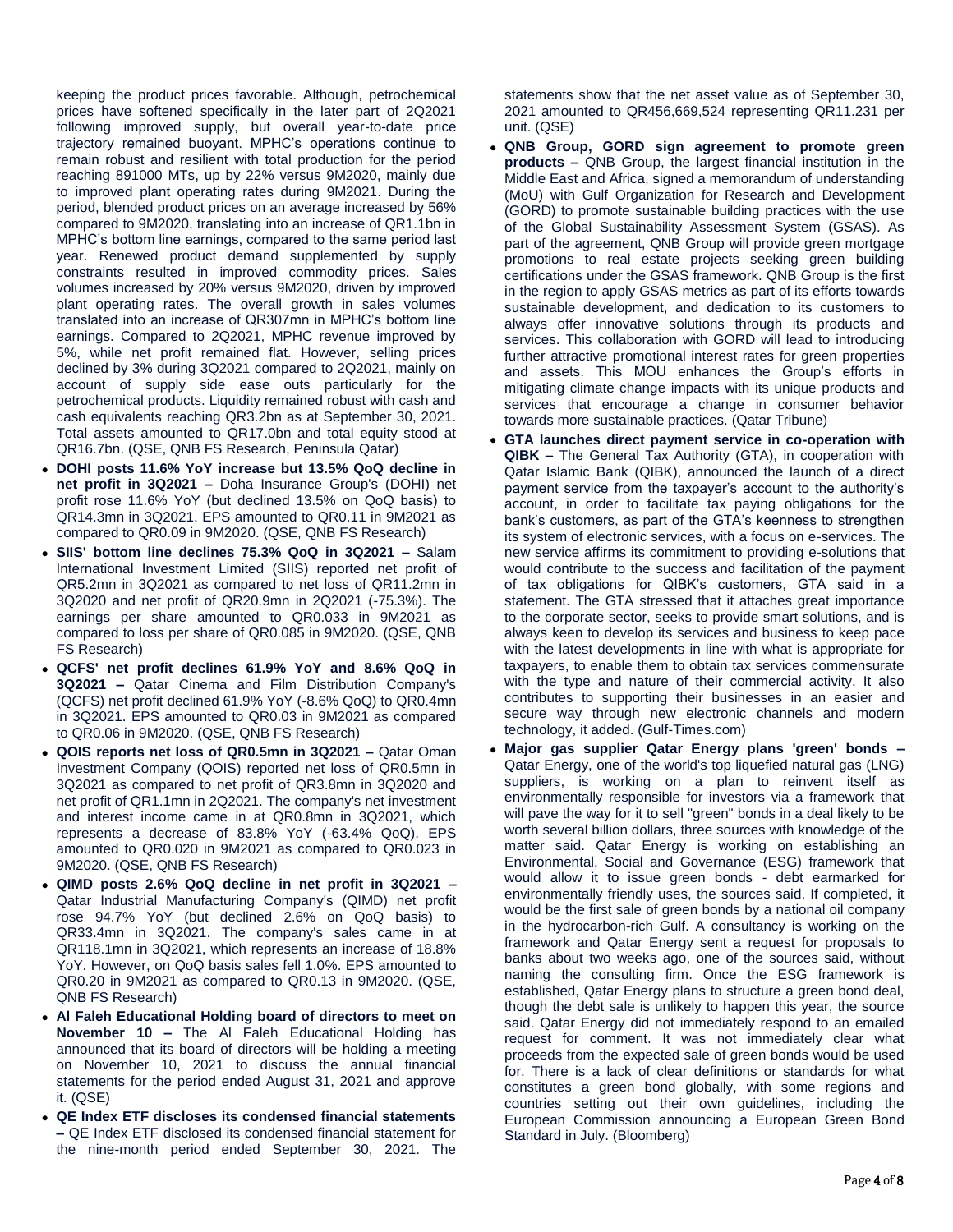- **Qatar September trade surplus widens to QR19.257bn –** Qatar's trade surplus widened to QR19.257bn in September from +QR19.198bn in August, according to The Qatar Ministry of Development Planning and Statistics. (Bloomberg)
- **Qatar posts QR19.26bn trade surplus in on robust exports to Asian markets –** A robust expansion, especially in gas and non-crude shipments, led Qatar's trade surplus to almost triple YoY to QR19.26bn in September, according to the official estimates. The rebound in the country's merchandise trade surplus has been enabled by robust expansion in the shipments to the Asian countries during the period in review, said the figures released by the Planning and Statistics Authority. Qatar's trade surplus was up 0.3% MoM in the review period, as imports grew faster than exports. The total exports of goods (including exports of goods of domestic origin and re-exports) amounted to QR28.05bn, showing a stupendous 108.9% growth YoY and 2.8% MoM in the review period. In September this year, Qatar's shipments to China amounted to QR4.24bn or 15.1% of the total exports of the country, followed by India QR3.58bn (12.8%), South Korea QR3.46bn (12.3%), Japan QR2.61bn (9.3%) and Singapore QR2.09bn (7.4%). On a yearly basis, Qatar's exports to Singapore almost tripled and those to South Korea and China more than doubled. In the case of Japan and India, shipments from Doha witnessed 50% and 47.93% surge respectively in the review period. On a monthly basis, Qatar's exports to Singapore and South Korea were seen growing 38.37% and 9.84% respectively; while those to Japan, China and India fell 25.64%, 8.62% and 3.5% in September 2021. The exports of petroleum gases and other gaseous hydrocarbons shot up 111.2% YoY to QR17.34bn, non-crude by 217.4% to QR2.68bn, crude by 88.9% to QR3.55bn and other commodities by 79.7% to QR3.62bn in the review period. On a monthly basis, the exports of petroleum gases and other gaseous hydrocarbons were up 3.7%, non-crude by 6.4% and other commodities by 14.4%; while those of crude were seen declining 12.1%. Petroleum gases constituted 63.8% of the exports of domestic products in September 2021 compared to 63.4% a year ago period, crude 13.06% (14.52%), non-crude 9.86% (6.56%) and other commodities 13.32% (15.52%). Qatar's total imports (valued at cost insurance and freight) amounted to QR8.79bn, which showed 25.7% and 8.5% increase YoY and MoM in September 2021. (Gulf-Times.com)
- **NW EUROPE LNG TRACKER: Qatari Cargoes Headed for UK –** At least three LNG cargoes are headed for Britain from Qatar, according to ship-tracking data compiled by Bloomberg. Among latest tankers en route, Al Samriya flagged destination as Milford Haven for November 12. (Bloomberg)
- **Qatar Credit Bureau, QFC sign MoU –** Qatar Credit Bureau (CB) announced on Wednesday that it has signed a Memorandum of Understanding (MoU) with the Qatar Financial Centre (QFC). Under the MoU, Qatar Financial Centre will provide Qatar Credit Bureau with the data of the companies registered with it automatically. This memorandum aims at facilitating and accelerating the query process and companies' access to services and credit facilities provided by banks operating in the State. This will help in increasing credit and reducing risks, thus contributing to economic growth and development. (Gulf-Times.com)

#### **International**

 **US business spending on equipment strong; auto shortages sink exports –** New orders for US-made capital goods increased to a record high in September and shipments surged, pointing to strong business spending on equipment, though stretched supply chains likely hampered overall economic growth in the third quarter. Slower growth expectations were reinforced by other data from the Commerce

Department on Wednesday showing the goods trade deficit widening sharply last month, with exports slumping. While wholesale inventories increased, stocks at retailers fell as supply at auto dealerships continued to decrease rapidly amid a global semiconductor shortage. The reports, which came ahead of the government's snapshot of third-quarter gross domestic product on Thursday, had some economists ratcheting down their growth estimates. The economy is believed to have expanded at the slowest pace since the second quarter of 2020, when it suffered a historic contraction in the wake of stringent mandatory measures to contain the first wave of COVID-19 infections. Orders for non-defense capital goods excluding aircraft, a closely watched proxy for business spending plans, rose 0.8% last month to an all-time high. These so-called core capital goods orders advanced 0.5% in August. Economists polled by Reuters had forecast core capital goods orders gaining 0.5%. (Reuters)

- **NRF: US holiday sales could hit record levels of over \$800bn –** US holiday sales could rise over 10% this year, a trade body said on Wednesday, as major consumer goods makers and retailers work to prevent supply chain disruptions from leaving shelves empty of in-demand toys and games. The National Retail Federation (NRF) forecast sales to increase between 8.5% and 10.5%, to between \$843.4bn and \$859bn, during November and December, compared with a previous high of \$777.3bn last year. The numbers exclude automobile dealers, gasoline stations and restaurants. Rising income and stronger-than-ever household savings would help people pay more for goods when companies are raising prices to counter inflation, NRF said. It added there is exceptional demand for holiday products, although a survey last week highlighted customers' worry about availability. Several retailers had also begun their holiday selling as early as September, warning of longer delivery times and low product availability. Amazon.com Inc has secured more shipping storage, while Levi Strauss & Co has redirected its goods to come in through East Coast ports, away from the congested West Coast. Trade association ICSC also forecast an 8.9% increase in November-December sales, expecting total sales to reach \$923bn. It also expects food and beverage establishments to grow 35.4%. (Reuters)
- **US trade deficit widens in September; inventories mixed –** The US trade deficit in goods surged in September as exports tumbled, suggesting trade probably weighed on economic growth again in the third quarter. The goods trade deficit increased 9.2% to \$96.3 billion, the Commerce Department said on Wednesday. Goods exports dropped 4.7%, while imports gained 0.5%. The report, which was published ahead of Thursday's advance third-quarter gross domestic product data, also showed wholesale inventories increased 1.1% last month. Retail inventories fell 0.2%, pulled down by a 2.4% plunge in stocks at auto dealerships, which reflected a global chip shortage which is undercutting motor vehicle production. Retail inventories, excluding autos, which go into the calculation of GDP, rose 0.6%. According to a Reuters survey of economists, the economy likely grew at a 2.7% annualized rate in the third quarter. That would be a step-down from the 6.7% rate notched in the second quarter. Inventories were depleted in the first half of the year. Economists believe the pace of decline lessened in the third quarter, accounting for the bulk of expected GDP growth. Trade has been a drag on GDP growth for a year, while inventories have subtracted from output for two straight quarters. (Reuters)
- **UK economy forecast to return to pre-COVID level by year end, grow 6.5% GDP in 2021 –** Britain's economy is forecast to grow 6.5% in 2021, finance minister Rishi Sunak said, citing the latest projections from the Office for Budget Responsibility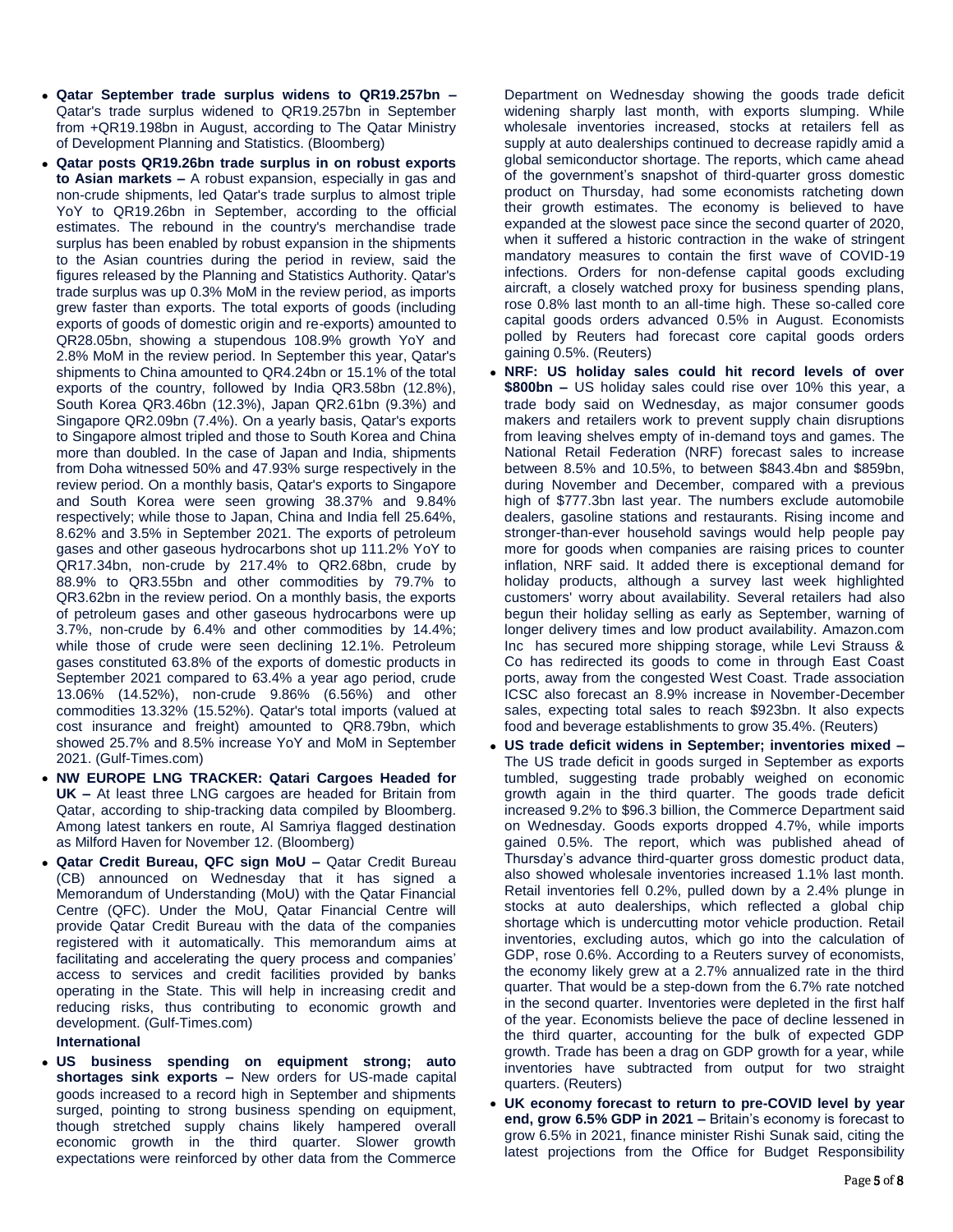(OBR). He said the forecasts showed the economy would return to its pre-COVID level at the turn of the year – earlier than had been forecast in March. Wednesday's 2021 forecast was also stronger than those produced in March, when the OBR had forecast 4.0% growth for 2021. Looking further ahead, the OBR forecast gross domestic product would grow 6% in 2022, 2.1% in 2023 and 1.3% in 2024. That compares with the OBR's March forecasts of 7.3%, 1.7% and 1.6%. (Reuters)

- **Sunak promises more spending as UK emerges from pandemic –** Finance minister Rishi Sunak used a stronger forecast for Britain's post-lockdown economic recovery to promise higher public spending and he vowed to protect households from the sharp rise in inflation that could approach 5% next year. The new projections showed the world's fifthbiggest economy was expected to grow by 6.5% in 2021, up from a forecast of 4.0% made in March, when Britain was still in a coronavirus lockdown. Sunak announced multi-billion-pound investments in infrastructure, education and other areas to help Prime Minister Boris Johnson meet his "levelling up" promises to voters. In a speech to parliament on Wednesday, he also moved to ease a cost-of-living squeeze for low-earners. But the plan came with a cost: Britain's budget forecasters said the state's tax take was set to be its biggest since the 1950s, afterbig tax hikes announced by Sunak in March and September, while public spending was set for its largest sustained share of economic output since the late 1970s. Sunak said he wanted to return to his Conservative Party's traditional policy of cutting taxes before the next election, due by 2024. The higher growth forecast for 2021 meant the economy was expected to regain its pre-pandemic size at the turn of this year, not in the second quarter of 2022 as predicted in March although it was still later than in other countries. Long-term damage to the economy would also be lower, with 2% of output lost permanently, compared with 3% estimated before. (Reuters)
- **Germany cuts 2021 growth outlook as supply problems, energy prices bite –** The German government on Wednesday cut its growth forecast for this year to 2.6% but raised its estimate for next year to 4.1% as supply bottlenecks for semiconductors and rising energy costs delay the recovery in Europe's largest economy. Confirming an earlier Reuters report, Economy Minister Peter Altmaier said the economy remained robust despite the COVID-19 pandemic, but supply chain woes in manufacturing and a surge in energy prices were complicating the recovery. "In view of the current supply bottlenecks and high energy prices worldwide, the hoped-for final spurt will not happen this year," Altmaier said. "In 2022, the economy will gain momentum significantly." The delayed recovery means that the German economy won't reach its precrisis level this year, but likely at the beginning of 2022. The revised government forecast for gross domestic product growth compares with an April prediction for the economy to grow by 3.5% in 2021 and by 3.6% in 2022. Altmaier said automobile manufacturers are currently not able to build hundreds of thousands of cars due to a lack of semiconductors and other electronic components. (Reuters)
- **Japan's September retail sales decline for a second month –** Japan's retail sales fell for a second month in September as consumers limited spending amid concerns over the coronavirus pandemic, reinforcing expectations the world's third-largest economy stalled in the third quarter. Given the pandemic's longer-than-expected impact on Japanese manufacturers and consumers, the Bank of Japan will likely lower its economic growth forecast for the current fiscal year in its quarterly report due later on Thursday. Retail sales in September slipped 0.6% from the same month a year earlier, government data showed on Thursday, better than economists' median forecast for a

2.3% decline in a Reuters poll. It followed a 3.2% dip in August that marked the first year-on-year decline in six months. Compared with the previous month, retail sales increased a seasonally adjusted 2.7%. (Reuters)

- **Russia says tougher monetary policy needed to slow inflation –** Russia needs to toughen monetary policy to slow inflation and lower inflation expectations, Central Bank Deputy Governor Alexei Zabotkin said, days after the bank sharply raised the key rate to curb growing prices. Last Friday, the central bank, which targets inflation at 4%, raised rates for the sixth time this year to 7.5% - a level last seen in mid-2019. Inflationary expectations among Russian householders rose to 13.6% in October, the highest in nearly a year, while inflation climbed to 7.97% as of Oct. 25, driven mostly by food prices. The central bank sees inflation next year at 4-4.5%. (Reuters)
- **Regional**
- **UAE, Qatar, Saudi lead MENA debt market activity totaling \$90bn –** Debt Capital Markets (DCM) in the MENA region totaled \$90.9bn during the first nine months of 2021, down 8% compared to the same period last year, according to Refinitiv. The UAE was the top nation in DCM activity, with \$25.8bn in related proceeds. Qatar came in second, with \$20.1bn in related proceeds followed, by Saudi Arabia, Egypt and Oman. Investment-grade corporate debt recorded a total of \$62.3bn, equivalent to 68% of total DCM proceeds and the highest yearto-date total since records began in 1980, the global data provider said. (Zawya)
- **RIBL posts 19.1% YoY rise in net profit to SR1,543mn in 3Q2021 –** Riyad Bank (RIBL) recorded net profit of SR1,543mn in 3Q2021, an increase of 19.1% YoY. Total operating profit fell 0.1% YoY to SR2,817mn in 3Q2021. Total income for special commissions/Financing &investments fell 8.5% YoY to SR2,175mn in 3Q2021. Total assets stood at SR318.7bn at the end of September 30, 2021 as compared to SR308.6bn at the end of September 30, 2020. Loans and advances stood at SR210.5bn (+10.3% YoY), while Clients' deposits stood at SR204.0bn (+1.3% YoY) at the end of September 30, 2021. EPS came in at SR1.47 in 3Q2021 as compared to SR1.28 in 3Q2020. (Tadawul)
- **BJAZ posts 12.6% YoY rise in net profit to SR204.5mn in 3Q2021 –** Bank AlJazira (BJAZ) recorded net profit of SR204.5mn in 3Q2021, an increase of 12.6% YoY. Total operating profit rose 8.2% YoY to SR878.3mn in 3Q2021. Total income for special commissions/Financing &investments rose 0.3% YoY to SR757.6mn in 3Q2021. Total assets stood at SR98.6bn at the end of September 30, 2021 as compared to SR91.9bn at the end of September 30, 2020. Loans and advances stood at SR58.4bn (+7.9% YoY), while Clients' deposits stood at SR74.3bn (+17.9% YoY) at the end of September 30, 2021. EPS came in at SR0.92 in 3Q2021 as compared to SR0.65 in 3Q2020. (Tadawul)
- **Saudi investment minister says FDI up 60% this year, excluding Aramco pipeline deal –** Saudi Arabia's investment minister said on Wednesday foreign direct investment (FDI) had seen a big jump this year, even without Aramco's oil pipeline sale. Minister Khalid al-Falih told an investment conference: "FDI has been fantastic this year ... 60% jump excluding Aramco oil pipeline." Saudi oil producer Aramco has agreed in April a \$12.4bn deal to sell a 49% stake in its pipelines to a consortium led by US-based EIG Global Energy Partners. (Reuters)
- **Saudi tourism fund, Ennismore to consider \$400mn investment fund –** Saudi Arabia's Tourism Development Fund and Ennismore sign MoU to explore setting up a \$400mn fund that would bring Ennismore's lifestyle brands to at least 12 destinations in the kingdom. Saudi fund would identify locations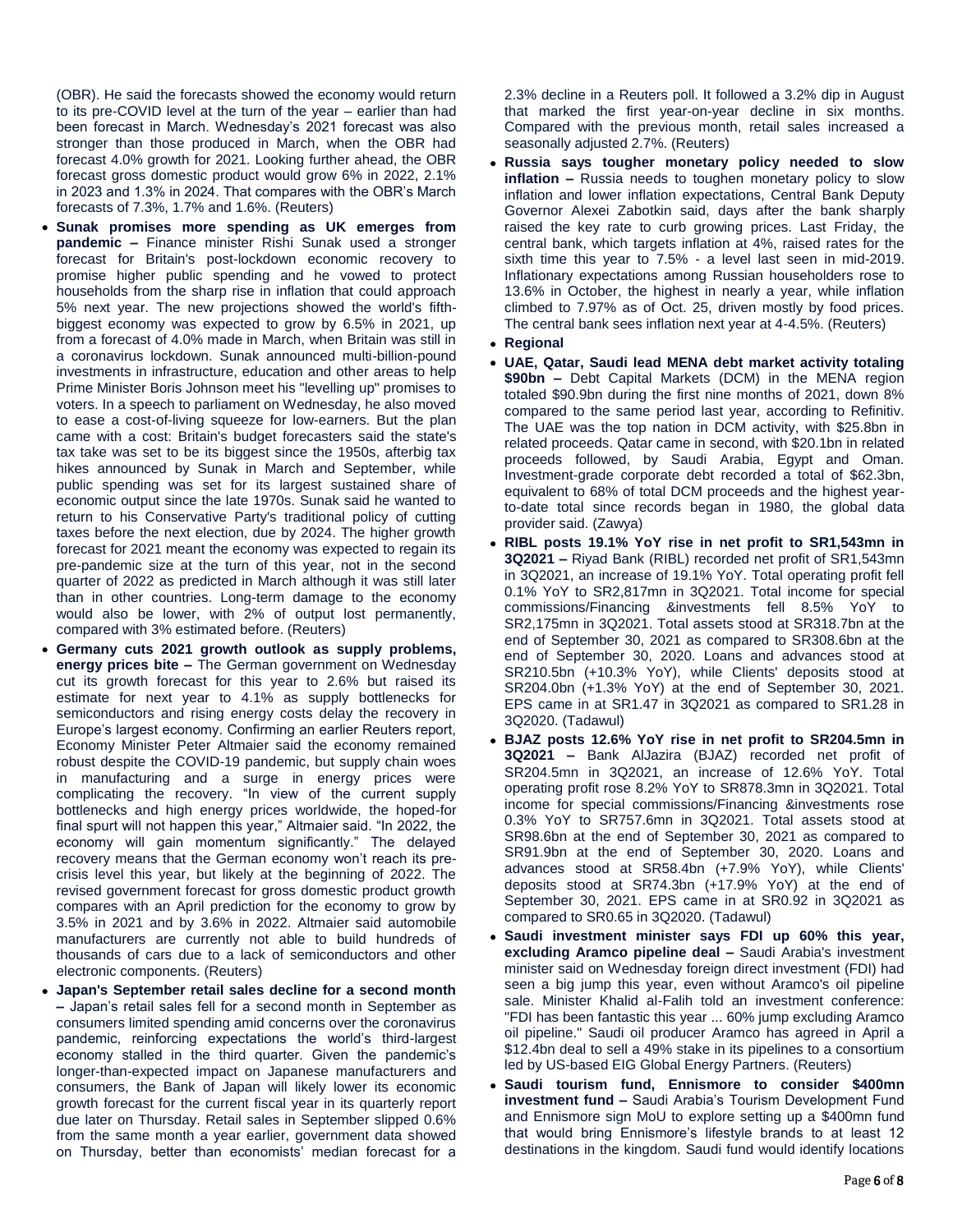and provide financing options for projects. Ennismore would lead on design and operations of the destinations. (Bloomberg)

- **Saudi Industrial in binding pact to acquire petrochemical –** SIIG enters binding agreement to acquire all shares in National Petrochemical that are not owned by SIIG in exchange for issuance of new shares in SIIG to Petrochem's shareholders. (Bloomberg)
- **Saudi state miner will spend 'huge amount' on battery metals –** Saudi Arabia's state miner said it would start to invest heavily in battery metals, as prices soar with the uptake of electric vehicles and the growth of wind and solar power. "In the next 10 to 20 years we are going to spend huge amount of money looking for those metals in Saudi Arabia," Abdulaziz Al Harbi, chief executive officer of Maaden, said to Bloomberg Television in Riyadh, when asked about nickel and lithium. (Bloomberg)
- **Euroclear to give foreign investors access to Saudi riyal debt –** Brussels-based securities settlement platform Euroclear said on Wednesday it had signed an agreement with Saudi Arabia's Securities Depository Center Company (Edaa) to launch a "Euroclearable" link that will give international investors access to local currency-denominated sukuk and bond markets. The agreement was signed at Saudi Arabia's flagship investment conference FII and the link is expected to launch in March next year. The link will give foreign investors "legal certainty" when investing in Saudi riyal-denominated debt, Euroclear CEO Lieve Mostrey told Reuters on the sidelines of FII. (Reuters)
- **ACWA reports financial close of \$7.2bn in debt for Jazan plant –** Acwa Power says financial close for \$7.2bn senior debt facilities for Jazan Integrated Gasification Combined Cycle project completed. Non-recourse project financing is from a consortium of lenders involving ADCB, Alinma Bank, Al Rajhi Bank, APICORP, Bank Aljazira, Bank Albilad, Bank of China, Banque Saudi Fransi, DZ Bank, First Abu Dhabi Bank, Intesa, JPMorgan, Korea Development Bank, Mizuho Bank, MUFG, Natixis, Riyad Bank, SABB, Samsung Life, Samsung Securities, Saudi National Bank, Saudi Industrial Development Fund, SMBC and Standard Chartered Bank. The project is a JV between Aramco, ACWA Power, Air Products and Air Products Qudra. It involves the acquisition of the \$12bn IGCC plant from Aramco. (Bloomberg)
- **GIP says will not bid for Saudi Aramco's gas pipelines –** Private equity firm Global Infrastructure Partners (GIP) will not bid for Saudi Aramco's gas pipeline assets but is looking at other assets in the region, GIP founding partner Matthew Harris said on Wednesday. There are other candidates for such opportunities in the region, including Qatar, Kuwait and Oman, Harris told Reuters on the sidelines of the Future Investment Initiative conference in Riyadh. Investment opportunities exist in oil infrastructure, gas and LNG assets, he said. Saudi Aramco is looking to raise at least \$17bn from the sale of a significant minority stake in its gas pipelines. (Reuters)
- **Saudi's Red Sea developer says signs contracts with 9 hotel brands –** St Regis and Fairmont are among nine international hotel brands that will manage hotels in Saudi Arabia's Red Sea area, The Red Sea Development Co said on Wednesday. Management contracts were signed with Marriott International, Accor, Hyatt Hotels, IHG Hotels & Resorts and Dubai-owned Jumeirah Hotels & Resorts, it said in a statement. (Zawya)
- **UAE's agtech startup Pure Harvest raises \$64.5mn –** UAEbased agriculture technology start-up Pure Harvest Smart Farms has secured another \$64.5mn in additional funding, bringing its total invested capital to nearly \$300mn. Pure

Harvest, which produces fruits and vegetables in greenhouses in the UAE, intends to use the proceeds to expand in the Middle East, North Africa and South Asia (MENASA) region. (Zawya)

- **GlobalFoundries, Mubadala raise \$2.6bn in US IPO –** GlobalFoundries Inc. and major shareholder Mubadala Investment Co. raised almost \$2.6bn in an initial public offering, pricing the chipmaker's shares at the top of a marketed range. The company and Mubadala sold 55mn shares Wednesday for \$47 each after marketing them for \$42 to \$47, according to a statement confirming an earlier report by Bloomberg News. At \$47 a share, GlobalFoundries has a market value of more than \$25bn based on the outstanding shares listed in its filings with the US Securities and Exchange Commission. (Bloomberg)
- **DIB posts 19.9% YoY rise in net profit to AED1,205.2mn in 3Q2021 –** Dubai Islamic Bank (DIB) recorded net profit of AED1,205.2mn in 3Q2021, an increase of 19.9% YoY. Net income rose 14% YoY to AED2,520.9mn in 3Q2021. Total assets stood at AED289.4bn at the end of September 30, 2021 as compared to AED289.6bn at the end of September 30, 2020. Islamic financing and investing assets (net) stood at AED192.8bn (-2.0% YTD), while customers' deposits stood at AED214.1bn (+4% YTD) at the end of September 30, 2021. EPS came in at AED0.15 in 3Q2021 as compared to AED0.11 in 3Q2020. (DFM)
- **CBD posts 31.4% YoY rise in net profit to AED375mn in 3Q2021 –** Commercial Bank of Dubai (CBD) recorded net profit of AED375mn in 3Q2021, an increase of 31.4% YoY. Net interest income and net income from Islamic financing rose 25.8% YoY to AED557.8mn in 3Q2021. Total operating income rose 17.5% YoY to AED815.9mn in 3Q2021. Total assets stood at AED107.8bn at the end of September 30, 2021 as compared to AED97.4bn at the end of September 30, 2020. Loans and advances and Islamic financing (net) stood at AED74.9bn (+14.7% YTD), while customers' deposits and Islamic customer deposits stood at AED75.8bn (+8.7% YTD) at the end of September 30, 2021. Basic and diluted earnings per share came in at AED0.13 in 3Q2021 as compared to AED0.10 in 3Q2020. (DFM)
- **Abu Dhabi affirmed at AA by Fitch; outlook remains stable –** Abu Dhabi's long-term issuer default rating was affirmed by Fitch at AA. Rating reflects Abu Dhabi's "strong fiscal and external metrics and high GDP per capita," Fitch says, adding: "Balanced by high dependence on hydrocarbons, a relatively weak, but improving, economic policy framework and low governance indicators compared with peers". (Bloomberg)
- **Bahrain wants tourism to account for 11.4% of GDP by 2026, minister says –** Bahrain's government wants the tourism industry to contribute 11.4% of gross domestic product by the end of 2026, the Gulf state's tourism minister said in Riyadh on Wednesday. Tourism in the small Gulf state accounted for 6.8% of GDP in 2019, the government's media office said this week. Bahrain would target growth in the meetings, incentives, conference and exhibitions tourism segment, Minister Zayed bin Rashid Al Zayani said at an investment conference. (Zawya)
- **Ahli United Bank 3Q profit \$152.1mn vs. \$115.9mn YoY –** Ahli United Bank reported profit for the third quarter of \$152.1mn vs. \$115.9mn YoY. Profit at \$152.1mn, +31% YoY. Net operating income at \$256.9mn, +21% YoY. Net interest income at \$222.5mn, +15% YoY and Impairments at \$17.1mn, -51% YoY. (Bloomberg)